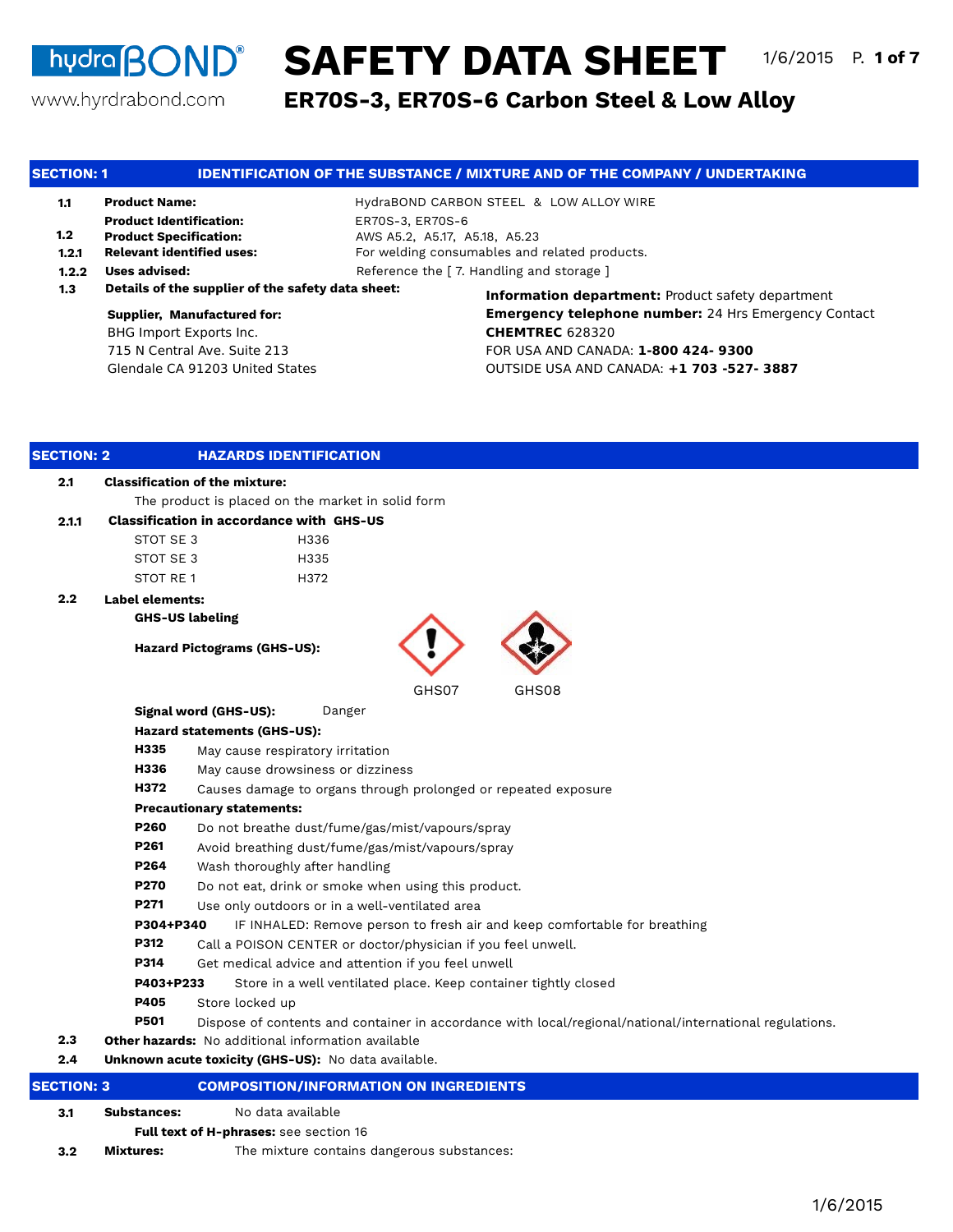# **hydra BOND<sup>®</sup> SAFETY DATA SHEET** 1/6/2015 P. 2 of 7

www.hyrdrabond.com

# **ER70S-3, ER70S-6 Carbon Steel & Low Alloy**

| <b>Substance name</b> |    | <b>Product Identifier</b><br>(CAS No) | % Percent    | <b>GHS-US</b><br><b>classification</b> |
|-----------------------|----|---------------------------------------|--------------|----------------------------------------|
| <b>Manganese</b>      | Mn | 7439-96-5                             | $0.05 - 2$   | Not classified                         |
| <b>Silicon</b>        | Si | 7440-21-3                             | $0.1 - 1.15$ | Not classified                         |
| <b>Copper</b>         | Cu | 7440-50-8                             | $0.3 - 0.5$  | Not classified                         |
| <b>Carbon</b>         | c  | 7440-44-0                             | $0.5 - 0.18$ | Not classified                         |
| <b>Titanium</b>       | тi | 7440-32-6                             | $0 - 0.17$   | Not classified                         |
| Aluminum              | Al | 7429-90-5                             | $0 - 0.15$   | Not classified                         |
|                       |    |                                       |              |                                        |

## **SECTION: 4 FIRST AID MEASURES**

#### **4.1 Description of first aid measures:**

**First-aid measures after inhalation:** Remove to fresh air. If not breathing, give artificial respiration. If breathing is difficult, give oxygen. Get medical attention.

**First-aid measures after skin contact:** Flush with water for at least 15 minutes. Seek medical attention if irritation develops or persists.

**First-aid measures after eye contact:** Immediately flush eyes with water and continue washing for at least 15 minutes. Obtain medical attention if discomfort persists.

**First-aid measures after ingestion:** Do NOT induce vomiting. Get immediate medical attention.

#### **4.2 Most important symptoms and effects, both acute and delayed:**

**Symptoms/injuries after inhalation:** Short-term (acute) overexposure to the gases, fumes, and dusts may include irritation of the eyes, lungs, nose, and throat. Some toxic gases associated with welding may cause pulmonary edema, asphyxiation, and death. Acute overexposure may include signs and symptoms such as watery eyes, nose and throat irritation, headache, dizziness, difficulty in

breathing, frequent coughing, or chest pain. The presence of chromium/chromate in fume can cause irritation of nasal membranes and skin. The presence of nickel compounds in fume can cause metallic taste, nausea, tightness of chest, fever, and allergic reaction. Excessive inhalation or ingestion of manganese can produce manganese poisoning. Overexposure to manganese compounds may affect the central nervous system, symptoms of which are languor, sleepiness, muscular weakness, emotional disturbances, and spastic gait resembling Parkinsonism. These symptoms can become progressive and permanent if not treated. Excessive inhalation of fumes may cause "Metal Fume Fever" with Flu-like symptoms such as chills, fever, body aches, vomiting, sweating, etc.

#### **Symptoms/injuries after skin contact:** Dusts may cause irritation. **Symptoms/injuries after eye contact:**

Causes eye irritation.

**Symptoms/injuries after ingestion:** Not an anticipated route of exposure during normal product handling. May be harmful if ingested.

#### **4.3 Indication of any immediate medical attention and special treatment needed:** No data available.

| 4.3               |                                                                          | Indication of any immediate medical attention and special treatment needed: No data available.                          |
|-------------------|--------------------------------------------------------------------------|-------------------------------------------------------------------------------------------------------------------------|
| <b>SECTION: 5</b> | <b>FIREFIGHTING MEASURES</b>                                             |                                                                                                                         |
| 5.1               | <b>Extinguishing media:</b>                                              | <b>Suitable extinguishing media:</b> Use extinguishing media appropriate for surrounding fire.                          |
|                   | <b>Unsuitable extinguishing media:</b> No data available.                |                                                                                                                         |
| 5.2               |                                                                          | Special hazards arising from the substance or mixture: Fire may produce irritating or poisonous gases.                  |
|                   | Fire hazard:                                                             | Not flammable                                                                                                           |
|                   | <b>Explosion hazard:</b>                                                 | None known                                                                                                              |
| 5.3               |                                                                          | <b>Advice for firefighters:</b> In the event of fire, wear self-contained breathing apparatus and full protective gear. |
| <b>SECTION: 6</b> | <b>ACCIDENTAL RELEASE MEASURES</b>                                       |                                                                                                                         |
|                   | 6.1 Personal precautions, protective equipment and emergency procedures: |                                                                                                                         |

#### **F**or non-emergency personnel: Wear appropriate personal protective equipment as specified in Section 8. Ensure adequate ventilation. For emergency responders: No data available.

**6.2 Environmental precautions:** Avoid release into the environment. Avoid dispersal of spilled material and contact with soil, ground and surface water drains and sewers.

- **6.3 Methods and material for containment and cleaning up:** Take up mechanically. Collect the material in labeled containers and dispose of according to local and regional authority requirements.
- **6.4 Reference to other sections:** See Section 7 for information of safe handling. See Section 8 for information on personal protection equipment. See Section 13 for disposal information.

## **SECTION: 7 HANDLING AND STORAGE**

**7.1 Precautions and safe handling**: Welding may produce dust, fumes and gases hazardous to health. Avoid breathing dust, fumes and gases. Use adequate ventilation. Keep away from sources of ignition. Avoid contact with skin, eyes and clothing. Do not eat, drink and smoke in work areas.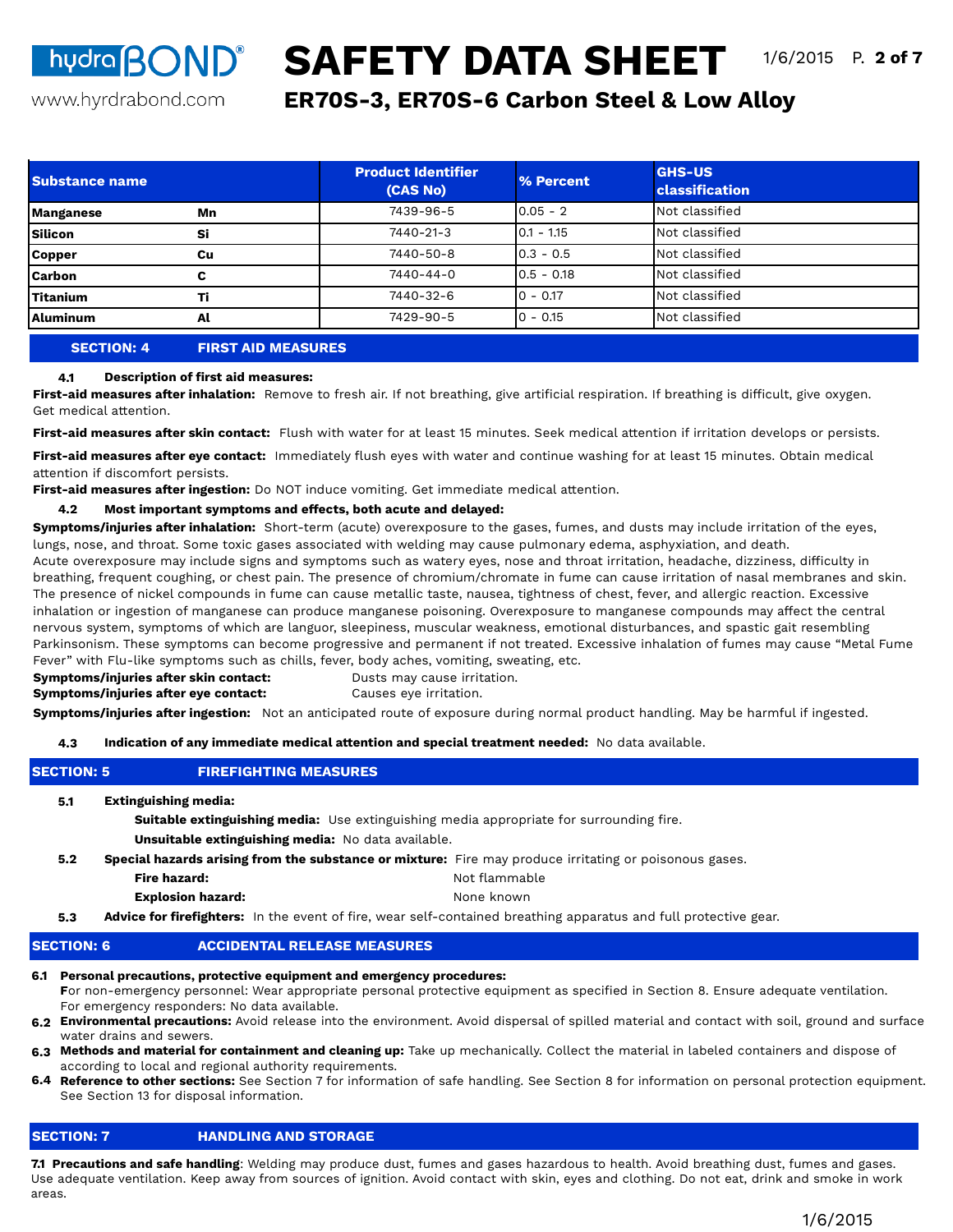www.hyrdrabond.com

**ER70S-3, ER70S-6 Carbon Steel & Low Alloy**

#### **7.2 Conditions for safe storage, including and incompatibilities:** Store in cool, dry and well-ventilated place.

- Keep away from incompatible materials. Keep away from heat and open flame.
- **7.3 Specific end use(s):** For welding consumables and related products.

#### **8.1** OSHA PEL (TWA) (mg/m<sup>3</sup>) USA ACGIH USA OSHA **Silicon**  ACGIH TWA (mg/m<sup>3</sup>) **Control parameters:** Exposure limits were not established for this product **Copper** USA OSHA **(CAS No) 7440-50-8** 1 mg/ $m<sup>3</sup>$ **Manganese**  0.1  $mg/m<sup>3</sup>$ OSHA PEL (Ceiling) (mg/m<sup>3</sup>) 5 mg/m<sup>3</sup> **(CAS No) 7440-21-3** USA OSHA 5 mg/ $m<sup>3</sup>$ **Aluminum (CAS No) 7429-90-5** USA ACGIH ACGIH TWA (mg/mª) 1 mg/m<sup>3</sup> 1 mg/m<sup>3</sup> USA OSHA **DEL (TWA)** (mg/m<sup>3</sup>) **SECTION: 8 EXPOSURE CONTROLS / PERSONAL PROTECTION**  $ACGIH TWA (mg/m<sup>3</sup>)$  0.2 mg/m<sup>3</sup> OSHA PEL (TWA) (mg/m<sup>3</sup>) 5 mg/m<sup>3</sup> **(CAS No) 7439-96-5** USA ACGIH

#### **8.2 Exposure controls:**

**Appropriate engineering controls:** Local exhaust and general ventilation must be adequate to meet exposure standards.

**Hand protection:** Wear welding gloves.

**Eye protection:** Wear helmet or face shield with filter lens of appropriate shade number. See ANSI/ASC Z49.1 Section 4.2. Provide protective screens and flash goggles, if necessary, to shield others.

**Skin and body protection:** Wear head and body protection, which help to prevent injury from radiation, sparks, flame and electrical shock. See ANSI Z49.1. At a minimum this includes welder's gloves and a protective face shield, and may include arm protectors, aprons, hats, shoulder protection, as well as dark substantial clothing. Train the employee not to touch live electrical parts and to insulate him/herself from work and ground. Welders should not wear short sleeve shirts or short pants.

**Respiratory protection:** If exposure limits are exceeded or irritation is experienced, NIOSH approved respiratory protection should be worn.

## **SECTION: 9 PHYSICAL AND CHEMICAL PROPERTIES**

#### **9.1 Information on basic physical and chemical properties:**

| <b>Physical state:</b>                      | - Solid             |
|---------------------------------------------|---------------------|
| <b>Appearances:</b>                         | - Rods or wire      |
| <b>Color:</b>                               | - Metallic          |
| Odor:                                       | - No data available |
| Odor threshold:                             | - No data available |
| pH:                                         | - No data available |
| Relative evaporation rate (butylacetate=1): | - No data available |
| <b>Melting point:</b>                       | - No data available |
| <b>Freezing point:</b>                      | - No data available |
| Initial boiling point and boiling range:    | - No data available |
| <b>Flash point:</b>                         | - No data available |
| <b>Self ignition temperature:</b>           | - No data available |
| <b>Decomposition temperature:</b>           | - No data available |
| <b>Flammability (solid, gas):</b>           | - No data available |
| <b>Vapour pressure:</b>                     | - No data available |
| Relative vapour density at 20° C:           | - No data available |
| <b>Relative density:</b>                    | - No data available |
| Solubility(ies)                             | - No data available |
| Log Pow:                                    | - No data available |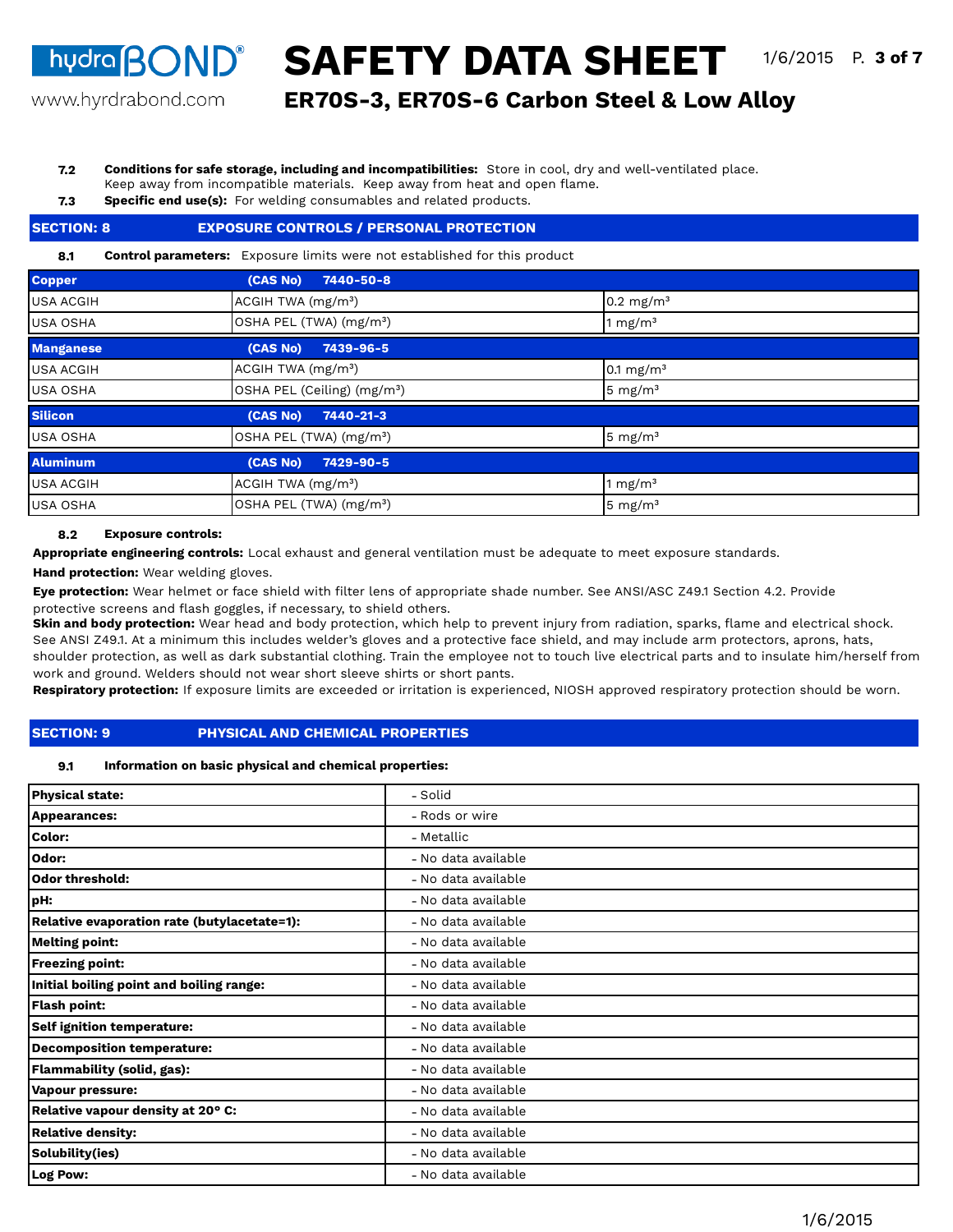**hydra BOND® SAFETY DATA SHEET** 1/6/2015 P. 4 of 7

www.hyrdrabond.com

**ER70S-3, ER70S-6 Carbon Steel & Low Alloy**

| Log Kow:                     | - No data available |
|------------------------------|---------------------|
| <b>Viscosity, kinematic:</b> | - No data available |
| Viscosity, dynamic:          | - No data available |
| <b>Explosive properties:</b> | - No data available |
| <b>Oxidizing properties:</b> | - No data available |
| <b>Explosive limits:</b>     | - No data available |

**9.2 Other information:** No additional information available.

## **SECTION: 10 STABILITY AND REACTIVITY**

- **10.1 Reactivity:** No additional information available.
- **10.2 Chemical stability:** The product is stable under normal conditions. When using it may produce dangerous fumes and gases.
- **10.3 Possibility of hazardous reactions:** Will not occur.
- **10.4 Conditions to avoid:** None
- **10.5 Incompatible materials:** None
- **10.6 Hazardous decomposition products**: Welding fumes and gases cannot be classified simply. The composition and quantity of both are dependent upon the metal being welded, the process, procedure and welding consumables used. Other conditions which also influence the composition and quantity of the fumes and gases to which workers may be exposed include: coating on the metal being welded (i.e. paint, painting, galvanizing), the number of welders, the volume of the work area, the quality and the amount of ventilation, the position of the welders head with respect to the fume plume, as well as the presence of contaminants in the atmosphere (such as chlorinated hydrocarbon vapors from the cleaning and degreasing activities).

When an electrode is consumed, the fume and gas decomposition products generated are different in percent and form from the ingredients listed in Section 3. Fume and gas decomposition, and not the ingredients in the electrode, are important. The concentration of a given fume or gas component may decrease or increase by many times the original concentration. Also, new compounds not in the electrodes may form. Decomposition products of normal operation include those originating from the volatilization, reaction or oxidation of the materials shown in Section 3, plus those from the base metal coating, etc., as noted above. Reasonable expected fume constituents of this product would include: Complex oxides of iron, manganese, silicon, chromium, nickel, columbium, molybdenum, copper, carbon dioxide, carbon monoxide, ozone and nitrogen oxides. Some products will also contain antimony, barium, molybdenum, aluminum, columbium, magnesium, strontium, tungsten, and or zirconium. Fume limit for chromium, nickel and or manganese may be reached before limit of 5 mg/m3 of general welding fumes is reached. Gaseous reaction products may include carbon monoxide and carbon dioxide. Ozone and nitrogen oxides may be formed by the radiation from the arc. Determine the composition and quantity of fumes and gases to which workers are exposed by taking an air sample from inside the welder's helmet if worn or in the worker's breathing zone. Improve ventilation if exposures are not below limits. See ANSI/AWS F1.1, F1.3 and F1.5, available from the American Welding Society, 550 N.W. LeJeune Road, Miami, FL 33126.

## **SECTION: 11 TOXICOLOGICAL INFORMATION**

#### **11.1 Information on toxicological effects:**

## **Acute toxicity:** Harmful if swallowed

| <b>Substance name</b>                               | <b>CAS number</b>                  |                | LD50 oral rat                                                        | (mg/kg)        | <b>ATE (oral)</b> | (mg/kg)           | <b>Comments</b> |  |  |
|-----------------------------------------------------|------------------------------------|----------------|----------------------------------------------------------------------|----------------|-------------------|-------------------|-----------------|--|--|
| 7439-96-5<br><b>Manganese</b>                       |                                    |                |                                                                      |                |                   | 9000000.000 mg/kg |                 |  |  |
| <b>Silicon</b><br>7440-21-3                         |                                    |                | 3160.000 mg/kg                                                       |                |                   |                   |                 |  |  |
| <b>Carbon</b>                                       | 7440-44-0                          |                | > 10000 mg/kg                                                        |                |                   |                   |                 |  |  |
| Skin corrosion/irritation:                          |                                    |                | Not classified                                                       |                |                   |                   |                 |  |  |
| Serious eye damage/irritation:                      |                                    |                | Not classified                                                       |                |                   |                   |                 |  |  |
|                                                     | Respiratory or skin sensitisation: |                |                                                                      | Not classified |                   |                   |                 |  |  |
| Germ cell mutagenicity:                             |                                    |                |                                                                      | Not classified |                   |                   |                 |  |  |
| Carcinogenicity:                                    |                                    |                | Not classified                                                       |                |                   |                   |                 |  |  |
| Reproductive toxicity:                              |                                    |                | Not classified                                                       |                |                   |                   |                 |  |  |
| Specific target organ toxicity (single exposure):   |                                    |                | May cause drowsiness or dizziness. May cause respiratory irritation. |                |                   |                   |                 |  |  |
| Specific target organ toxicity (repeated exposure): |                                    |                | Causes damage to organs through prolonged or repeated exposure.      |                |                   |                   |                 |  |  |
| Aspiration hazard:                                  |                                    | Not classified |                                                                      |                |                   |                   |                 |  |  |
| <b>SECTION: 12</b><br><b>ECOLOGICAL INFORMATION</b> |                                    |                |                                                                      |                |                   |                   |                 |  |  |

**12.1 Toxicity:** 

**Ecology - general:** No additional information available.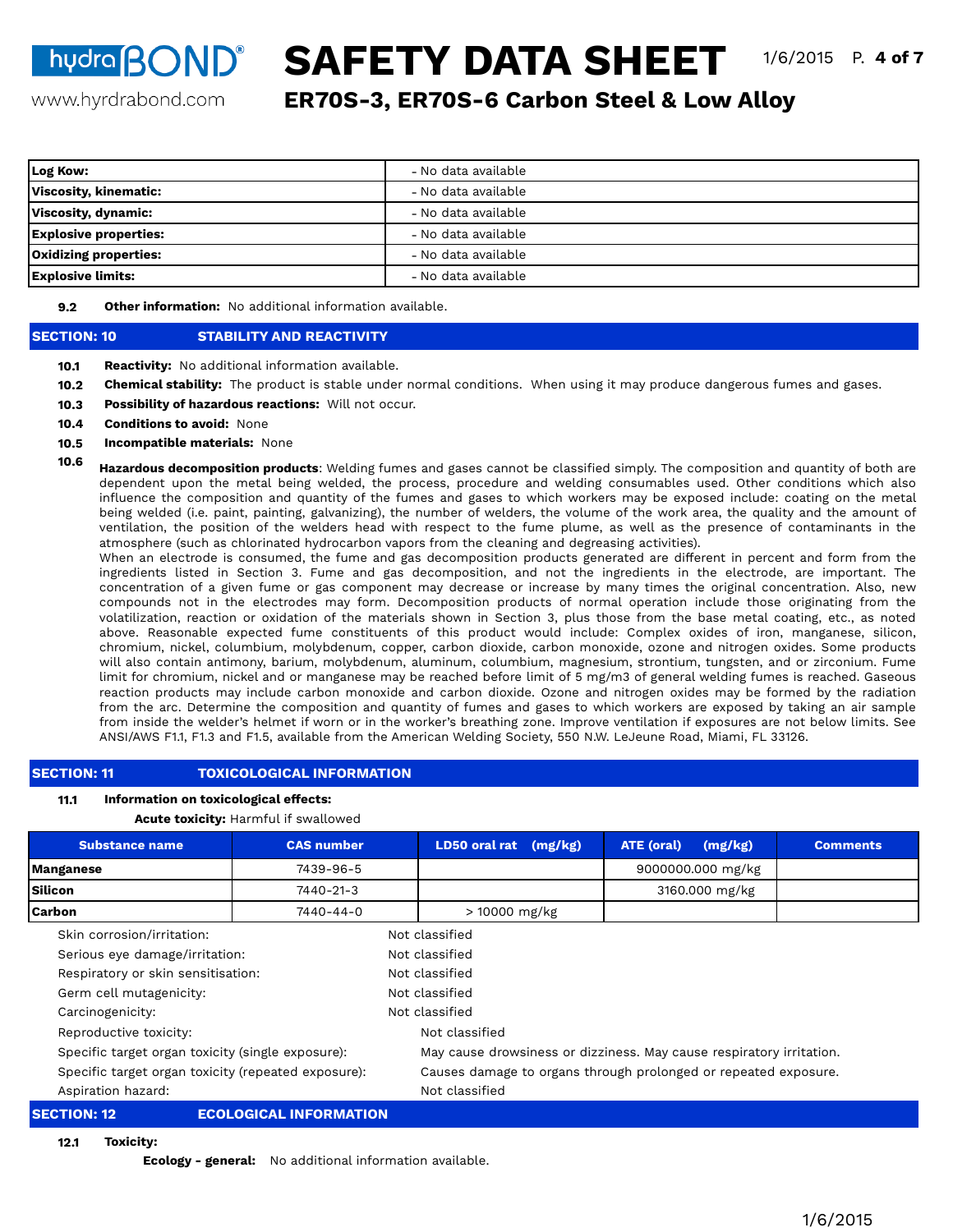www.hyrdrabond.com

**ER70S-3, ER70S-6 Carbon Steel & Low Alloy hudra BOND<sup>®</sup> SAFETY DATA SHEET** 1/6/2015 P. 5 of 7

| <b>Copper</b>                                                                                                             | (CAS No)<br>7440-50-8                                                                                                                                                                                                                                                  |
|---------------------------------------------------------------------------------------------------------------------------|------------------------------------------------------------------------------------------------------------------------------------------------------------------------------------------------------------------------------------------------------------------------|
| LC50 fishes 1                                                                                                             | 0.0068 - 0.0156 mg/l (Exposure time: 96 h - Species: Pimephales promelas)                                                                                                                                                                                              |
| EC50 Daphnia 1                                                                                                            | 0.03 mg/l (Exposure time: 48 h - Species: Daphnia magna [Static])                                                                                                                                                                                                      |
| EC50 other aquatic organisms 1                                                                                            | 0.0426 - 0.0535 mg/l (Exposure time: 72 h - Species: Pseudokirchneriella subcapitata [static])                                                                                                                                                                         |
| LC50 fish 2                                                                                                               | < 0.3 mg/l (Exposure time: 96 h - Species: Pimephales promelas [static])                                                                                                                                                                                               |
| EC50 other aquatic organisms 2                                                                                            | 0.031 - 0.054 mg/l (Exposure time: 96 h - Species: Pseudokirchneriella subcapitata [static])                                                                                                                                                                           |
| 12.2<br>12.3<br>12.4<br>12.5                                                                                              | Persistence and degradability: No additional information available.<br>Bioaccumulative potential: No additional information available.<br>Mobility in soil: No additional information available.<br><b>Other adverse effects:</b> No additional information available. |
| <b>SECTION: 13</b>                                                                                                        | <b>DISPOSAL CONSIDERATIONS</b>                                                                                                                                                                                                                                         |
| 13.1                                                                                                                      | <b>Waste treatment methods:</b> Dispose of in accordance with local and national regulations.<br>Waste disposal recommendations: Dispose of contents/container in accordance with local/regional/national/international regulations.                                   |
| <b>SECTION: 14</b>                                                                                                        | <b>TRANSPORT INFORMATION</b>                                                                                                                                                                                                                                           |
| In accordance with DOT / ADR / RID / ADNR / IMDG / ICAO / IATA<br>14.1<br>UN proper shipping name: Not applicable<br>14.2 | <b>UN Number:</b> Not a dangerous good in sense of transport regulations                                                                                                                                                                                               |
| <b>SECTION: 15</b>                                                                                                        | <b>REGULATORY INFORMATION</b>                                                                                                                                                                                                                                          |
| <b>US Federal Regulations:</b><br>15.1                                                                                    |                                                                                                                                                                                                                                                                        |
| <b>Copper</b>                                                                                                             | (CAS No)<br>7440-50-8                                                                                                                                                                                                                                                  |
| Listed on SARA Section 313 (Specific toxic chemical listings)                                                             | Listed on the United States TSCA (Toxic Substances Control Act) inventory                                                                                                                                                                                              |
| SARA Section 313 - Emission Reporting                                                                                     | 1.0%                                                                                                                                                                                                                                                                   |
| <b>Manganese</b>                                                                                                          | (CAS No)<br>7439-96-5                                                                                                                                                                                                                                                  |
| Listed on SARA Section 313 (Specific toxic chemical listings)                                                             | Listed on the United States TSCA (Toxic Substances Control Act) inventory                                                                                                                                                                                              |
| SARA Section 313 - Emission Reporting                                                                                     | 1.0%                                                                                                                                                                                                                                                                   |
| <b>Silicon</b>                                                                                                            | (CAS No)<br>7440-21-3                                                                                                                                                                                                                                                  |
| Listed on the United States TSCA (Toxic Substances Control Act) inventory                                                 |                                                                                                                                                                                                                                                                        |
| <b>Titanium</b>                                                                                                           | (CAS No)<br>7440-32-6                                                                                                                                                                                                                                                  |
| Listed on the United States TSCA (Toxic Substances Control Act) inventory                                                 |                                                                                                                                                                                                                                                                        |
| <b>Carbon</b>                                                                                                             | (CAS No)<br>7440-44-0                                                                                                                                                                                                                                                  |
| Listed on the United States TSCA (Toxic Substances Control Act) inventory                                                 |                                                                                                                                                                                                                                                                        |
| <b>Aluminum</b>                                                                                                           | (CAS No)<br>7429-90-5                                                                                                                                                                                                                                                  |
| Listed on SARA Section 313 (Specific toxic chemical listings)                                                             | Listed on the United States TSCA (Toxic Substances Control Act) inventory                                                                                                                                                                                              |
| SARA Section 313 - Emission Reporting                                                                                     | 1.0 % (dust or fume only)                                                                                                                                                                                                                                              |

#### **15.2 US State Regulations:**

| <b>Copper</b>                                              |                                             | (CAS No) 7440-50-8 |  |  |  |  |
|------------------------------------------------------------|---------------------------------------------|--------------------|--|--|--|--|
|                                                            | U.S. - Massachusetts - Right To Know List   |                    |  |  |  |  |
|                                                            | U.S. - Minnesota - Hazardous Substance List |                    |  |  |  |  |
| U.S. - New Jersey - Right to Know Hazardous Substance List |                                             |                    |  |  |  |  |
| U.S. - Pennsylvania - RTK (Right to Know) List             |                                             |                    |  |  |  |  |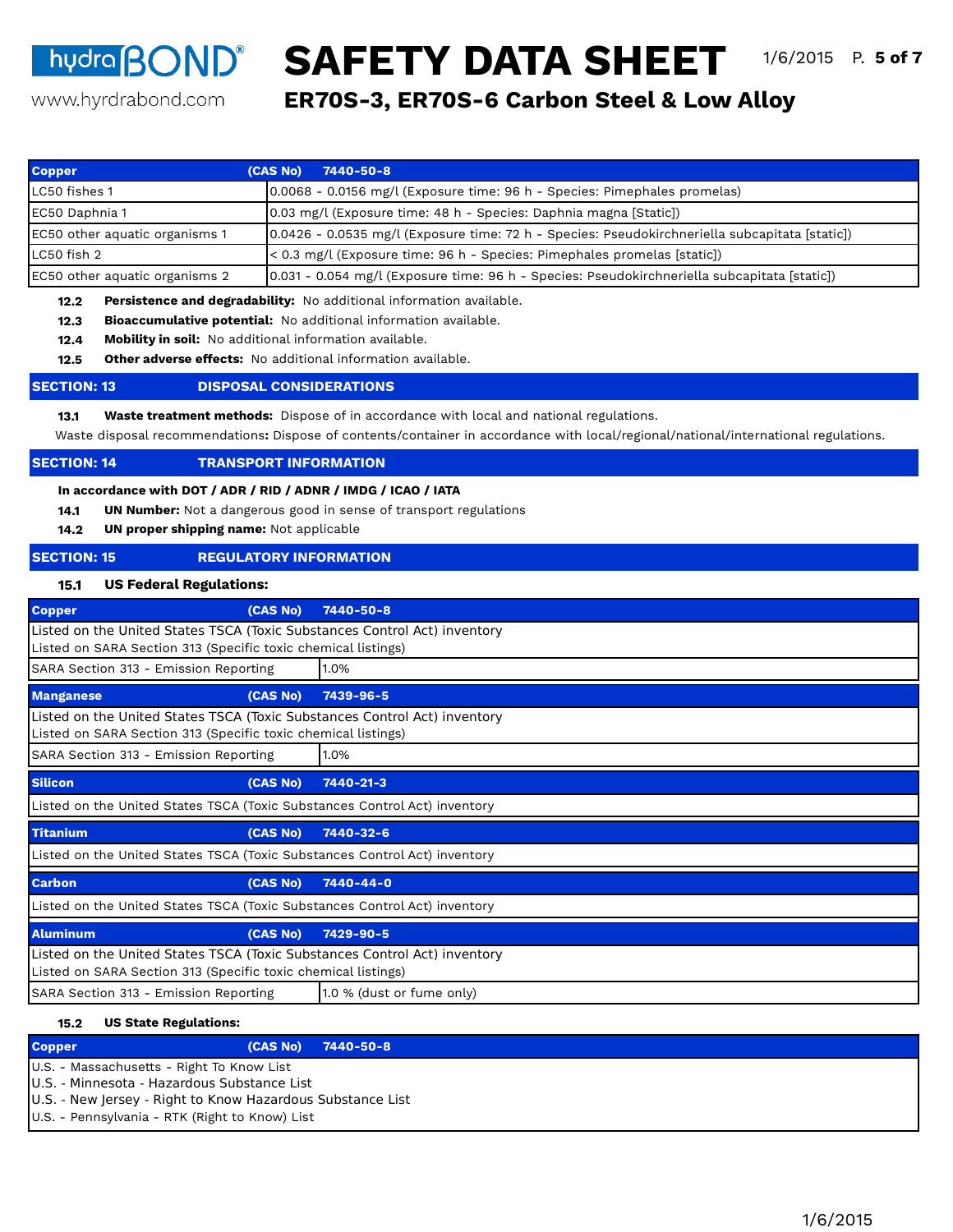**hydra BOND® SAFETY DATA SHEET** 1/6/2015 P. 7 of 7

www.hyrdrabond.com

**ER70S-3, ER70S-6 Carbon Steel & Low Alloy**

| Log Kow:                     | - No data available |
|------------------------------|---------------------|
| <b>Viscosity, kinematic:</b> | - No data available |
| Viscosity, dynamic:          | - No data available |
| <b>Explosive properties:</b> | - No data available |
| <b>Oxidizing properties:</b> | - No data available |
| <b>Explosive limits:</b>     | - No data available |

**9.2 Other information:** No additional information available.

## **SECTION: 10 STABILITY AND REACTIVITY**

- **10.1 Reactivity:** No additional information available.
- **10.2 Chemical stability:** The product is stable under normal conditions. When using it may produce dangerous fumes and gases.
- **10.3 Possibility of hazardous reactions:** Will not occur.
- **10.4 Conditions to avoid:** None
- **10.5 Incompatible materials:** None
- **10.6 Hazardous decomposition products**: Welding fumes and gases cannot be classified simply. The composition and quantity of both are dependent upon the metal being welded, the process, procedure and welding consumables used. Other conditions which also influence the composition and quantity of the fumes and gases to which workers may be exposed include: coating on the metal being welded (i.e. paint, painting, galvanizing), the number of welders, the volume of the work area, the quality and the amount of ventilation, the position of the welders head with respect to the fume plume, as well as the presence of contaminants in the atmosphere (such as chlorinated hydrocarbon vapors from the cleaning and degreasing activities).

When an electrode is consumed, the fume and gas decomposition products generated are different in percent and form from the ingredients listed in Section 3. Fume and gas decomposition, and not the ingredients in the electrode, are important. The concentration of a given fume or gas component may decrease or increase by many times the original concentration. Also, new compounds not in the electrodes may form. Decomposition products of normal operation include those originating from the volatilization, reaction or oxidation of the materials shown in Section 3, plus those from the base metal coating, etc., as noted above. Reasonable expected fume constituents of this product would include: Complex oxides of iron, manganese, silicon, chromium, nickel, columbium, molybdenum, copper, carbon dioxide, carbon monoxide, ozone and nitrogen oxides. Some products will also contain antimony, barium, molybdenum, aluminum, columbium, magnesium, strontium, tungsten, and or zirconium. Fume limit for chromium, nickel and or manganese may be reached before limit of 5 mg/m3 of general welding fumes is reached. Gaseous reaction products may include carbon monoxide and carbon dioxide. Ozone and nitrogen oxides may be formed by the radiation from the arc. Determine the composition and quantity of fumes and gases to which workers are exposed by taking an air sample from inside the welder's helmet if worn or in the worker's breathing zone. Improve ventilation if exposures are not below limits. See ANSI/AWS F1.1, F1.3 and F1.5, available from the American Welding Society, 550 N.W. LeJeune Road, Miami, FL 33126.

## **SECTION: 11 TOXICOLOGICAL INFORMATION**

#### **11.1 Information on toxicological effects:**

## **Acute toxicity:** Harmful if swallowed

| <b>Substance name</b>                               | <b>CAS number</b>                  |                | LD50 oral rat                                                        | (mg/kg)        | <b>ATE (oral)</b> | (mg/kg)           | <b>Comments</b> |  |  |
|-----------------------------------------------------|------------------------------------|----------------|----------------------------------------------------------------------|----------------|-------------------|-------------------|-----------------|--|--|
| 7439-96-5<br><b>Manganese</b>                       |                                    |                |                                                                      |                |                   | 9000000.000 mg/kg |                 |  |  |
| <b>Silicon</b><br>7440-21-3                         |                                    |                | 3160.000 mg/kg                                                       |                |                   |                   |                 |  |  |
| <b>Carbon</b>                                       | 7440-44-0                          |                | > 10000 mg/kg                                                        |                |                   |                   |                 |  |  |
| Skin corrosion/irritation:                          |                                    |                | Not classified                                                       |                |                   |                   |                 |  |  |
| Serious eye damage/irritation:                      |                                    |                | Not classified                                                       |                |                   |                   |                 |  |  |
|                                                     | Respiratory or skin sensitisation: |                |                                                                      | Not classified |                   |                   |                 |  |  |
| Germ cell mutagenicity:                             |                                    |                |                                                                      | Not classified |                   |                   |                 |  |  |
| Carcinogenicity:                                    |                                    |                | Not classified                                                       |                |                   |                   |                 |  |  |
| Reproductive toxicity:                              |                                    |                | Not classified                                                       |                |                   |                   |                 |  |  |
| Specific target organ toxicity (single exposure):   |                                    |                | May cause drowsiness or dizziness. May cause respiratory irritation. |                |                   |                   |                 |  |  |
| Specific target organ toxicity (repeated exposure): |                                    |                | Causes damage to organs through prolonged or repeated exposure.      |                |                   |                   |                 |  |  |
| Aspiration hazard:                                  |                                    | Not classified |                                                                      |                |                   |                   |                 |  |  |
| <b>SECTION: 12</b><br><b>ECOLOGICAL INFORMATION</b> |                                    |                |                                                                      |                |                   |                   |                 |  |  |

**12.1 Toxicity:** 

**Ecology - general:** No additional information available.